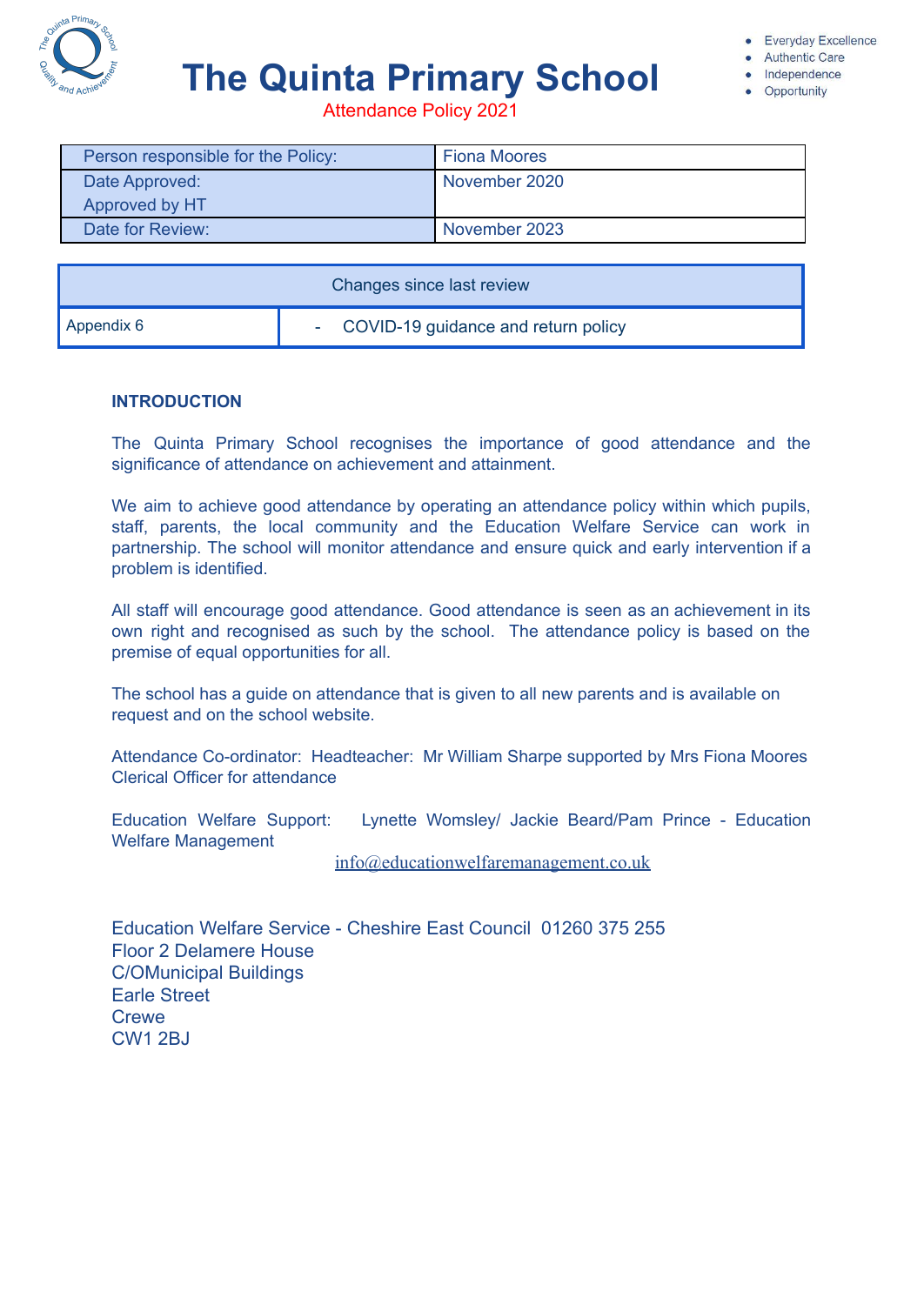# **RATIONALE**

- Regular attendance at school or alternative provision is a legal requirement and "The Education Act" 1996 makes it a criminal offence for a parent/carer to fail to secure their child's regular attendance at school.
- Parent/carers/guardians have a legal duty as well as a moral obligation to ensure that children of compulsory school age attend on time, on a regular and full-time basis.
- Good attendance and punctuality is essential if pupils are to take full advantage of school and gain the appropriate skills which will equip them for life.
- Safeguarding each child is everyone's responsibility and a child may be at risk if they do not attend school regularly.
- Any absence affects the pattern of a child's schooling and regular absence will seriously affect their learning.

## **Aims**

- To create a culture in which good attendance is 'normality'
- To demonstrate to pupils, parent(s), carer(s),guardian(s) and staff that the school values good attendance and to recognise that good regular attendance is an achievement in itself
- To be consistent in implementation, both in terms of rewards and sanctions

## **Objectives**

- To involve the children or young people more in their school attendance
- All school staff to continue to take responsibility for children or young people's attendance and for the school to recognise the importance of this role, especially with identifying first day absence of pupils.
- Effective working relationship with the Education Welfare Service
- To have an effective means of collecting and monitoring information
- To discuss the settings of targets for the school with the EWO and the Governing Body as appropriate
- To ensure that such data collated by SIMS is used effectively by all staff in conjunction with the Head Teacher to address individual children's needs where they fall below 90%.
- To keep parent(s), carer(s), quardian(s) and governors informed of policy and practice e.g. school website, school newsletter or seesaw. To ensure that the school is aware of government targets which may have been set for some vulnerable groups, such as Looked After Children.

#### **Procedure:**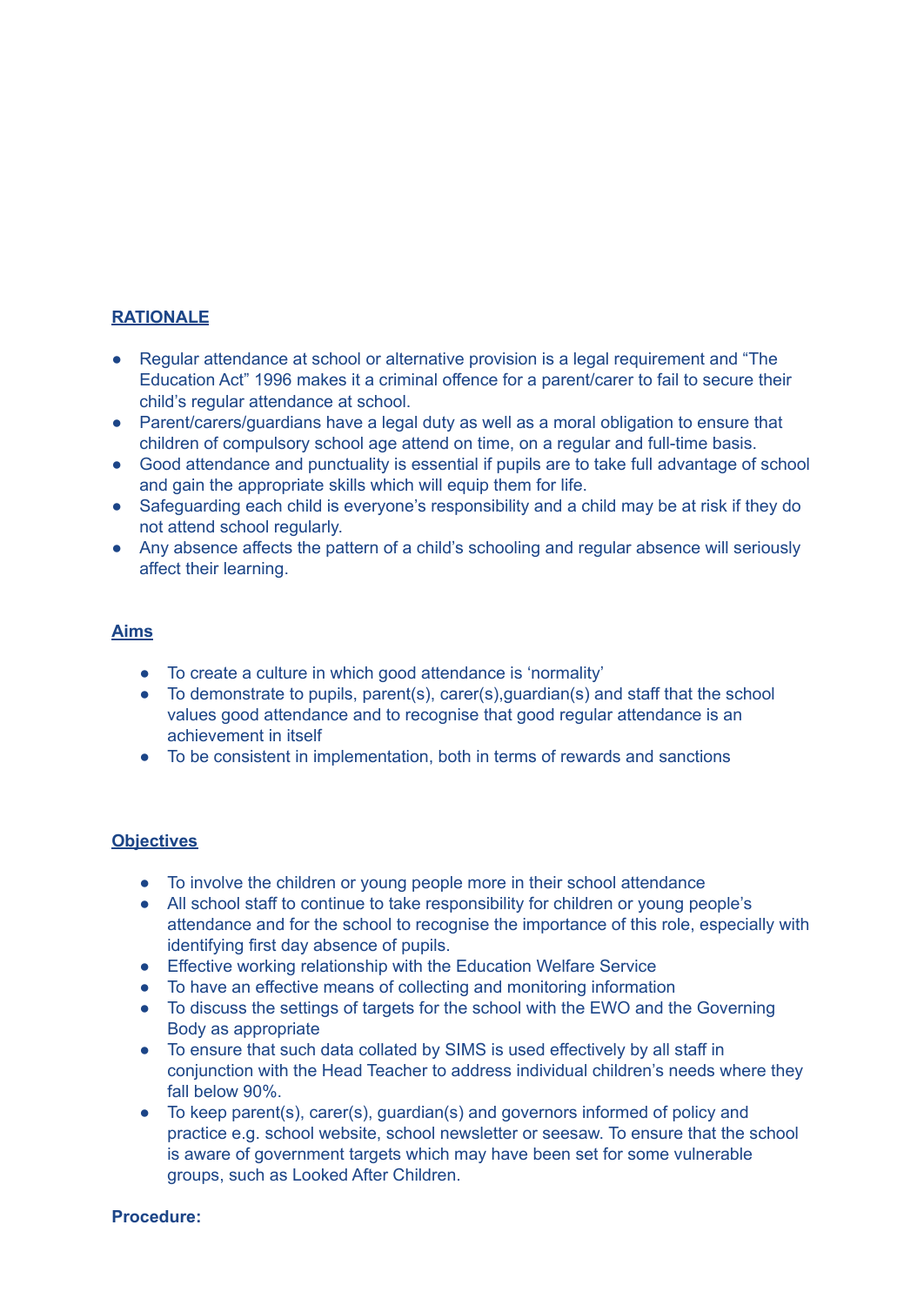- Children or young people are expected to attend school for the full 190 days of the academic year, unless there is a good reason for absence. There are two types of absence:
	- o Authorised (where the school approves pupil absence)
	- o Unauthorised (where the school will not approve absence)
- **●** It is expected that parent(s)/carer(s),guardian(s) will provide an explanation if the child or young person is absent **on the first day** the absence occurs. This can be by letter, telephone, text, personally at the office or by appointment.
- **●** If contact, explaining the child or young person's absence, fails to be made by parent(s)/carer(s)/guardian (s), then the school will contact the home by telephone on the initial day and on each day thereafter until the unexplained absence is clarified. **This contact will be recorded within Sims - the schools MIS System and online.**
- The head teacher will regularly remind parent(s)/carer(s)/guardian(s) of the importance of good attendance and punctuality.
- Children or young people with **100% attendance or better** will be rewarded by the school with a certificate of attendance every term.
- We also celebrate 100% attendance at the end of the school year.

# **What can parent(s)/carer(s) do to help?**

- If your child is absent from school please contact the school **before 9:30am** (prior to the close of morning registration) on the day of absence so that we know your child is safe. If your child is likely to be absent for any length of time, (e.g. due to illness) please keep us informed, a **medical note may be required if the absence is over a week.**
- Try to make appointments outside school time, appointment letters will be required if in the school day.
- Do not allow your child to have time off school unless it is really necessary

# **Identification of Pupils Giving Cause for Concern & Referral**

- A cause for concern letter will be sent out where a child has
- Mrs F Moores monitors attendance regularly and would raise cause for concern with Head Teacher Mr W Sharpe.
- Identification is made by the class teacher (cause for concern)
- Concerns are passed to the person responsible for contacting parent(s)/carer(s)/guardian(s)
- Mrs F Moores will contact parent(s)/carer(s)/guardian(s) by attendance letters (Appendix 1, as appropriate). The child's attendance will then be monitored to the end of the half term/term.
- If there is no improvement, at this point, attendance letter 2 (Appendix 2) will be sent to parent(s)/carer(s)/guardian(s*).* Parent(s)/carer(s)/guardian(s) will be invited into school if they wish to discuss any problems/issues their child/children may have with Mr Sharpe.
- If there is no improvement, at this point, attendance letter 3 (Appendix 3) will be sent to parent(s)/carer(s)/guardian(s*).* This will inform them that the matter will be referred to the Education Welfare Service, if there has been no improvement in attendance (Attendance Letter 2 in Appendix 2). The referral to the Education Welfare Service will consist of the referral form (see Referral Form in Appendix 5), copies of all correspondence to parent(s)/carer(s)/guardian(s) and a print out of the child or young person's attendance certificate from SIMS data base
- If attendance has improved to the end of half term/term, school will still continue to monitor attendance to ensure improvement is maintained.

## **Completing the Register**

The Governing Body is responsible for registering with the Data Protection Registrar under the Data Protection Act 1998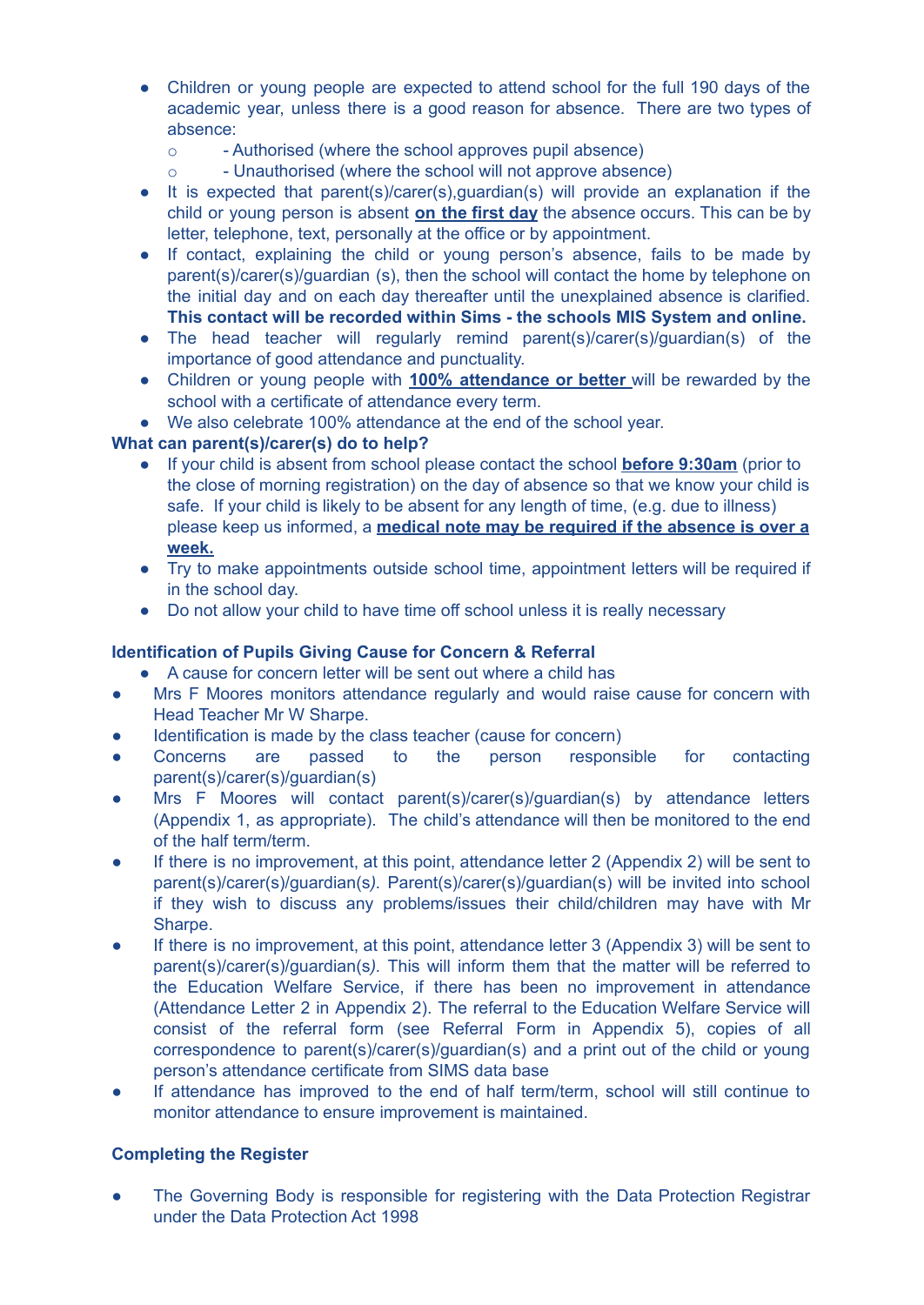- Electronic registers can be printed out and kept in the same way as manual registers. **These are legal documents as is the electronic recording of attendance**
- The twice-daily requirement to register pupils formally receives children or young people from home **and is a legal requirement**
- Emphasis is placed on the accurate twice daily completion of registers by the class teachers in the class rooms.
- Incomplete or inaccurate registers are unacceptable. Registers provide the daily record of the attendance of all pupils; they are legal documents **that may be required in a court of law,** for example as evidence in prosecutions for non-attendance at school
- Registers will be marked electronically.
- The register will be marked using the symbols advised by the Department of Education.

## **Lateness**

School begins at 8.55am and all pupils are expected to be in school for registration at this time. **The school gates are open from 8.45am onwards.**Pupils who are consistently late are disrupting not only their own education but also that of others.

Where persistent lateness gives cause for concern further action will be taken. See Identification of Pupils Giving Cause for Concern and Referrals – the same process will apply (See Appendix 4)

#### **Leave of Absence during term time**

**Under the present legislation parents do not have the right to take their child out of school for a holiday. A request for leave of absence must still be completed by Parent(s)/carer(s)/guardian(s), these can be obtained from school and have to be requested, as they are not readily available**. A request for a leave of absence **must** be made by the parent who the pupil normally resides with. A child or young person who is absent longer than 10 days after an agreed return date can legally be removed from the school roll and the parents/carers/guardian(s) may be liable to prosecution.

A child cannot have more than five days (10 Sessions) of unauthorised absence over the course of two consecutive half-terms. Fines may be issued by the Local Authority in these cases.

There may be exceptional circumstances where authorised leave of absence is granted, the Governing body will consider each case individually, taking into account a child or young person's overall attendance and the reason for the absence. The Headteacher has been delegated this responsibility by the governing body.

## **LEAVE OF ABSENCE REQUEST FORM**

This is available from the School Office upon request. It must be completed in advance of the absence and returned to the school.

- It must clearly state on the form why it is necessary that this absence must be taken in term time.
- Lower cost/Holiday is not a reason.
- On receipt of the "Leave of Absence Request Form", you will be sent a response indicating whether the governing body is able to authorise your request or not.

#### *Reasons for not authorising it may include:-*

- Unsatisfactory attendance
- Time of year, e.g. if pupils are sitting Public Examinations
- If leave of absence has already been authorised during the current academic year
- It is a holiday request is in school term time
- There does not appear to be an exceptional circumstance surrounding the request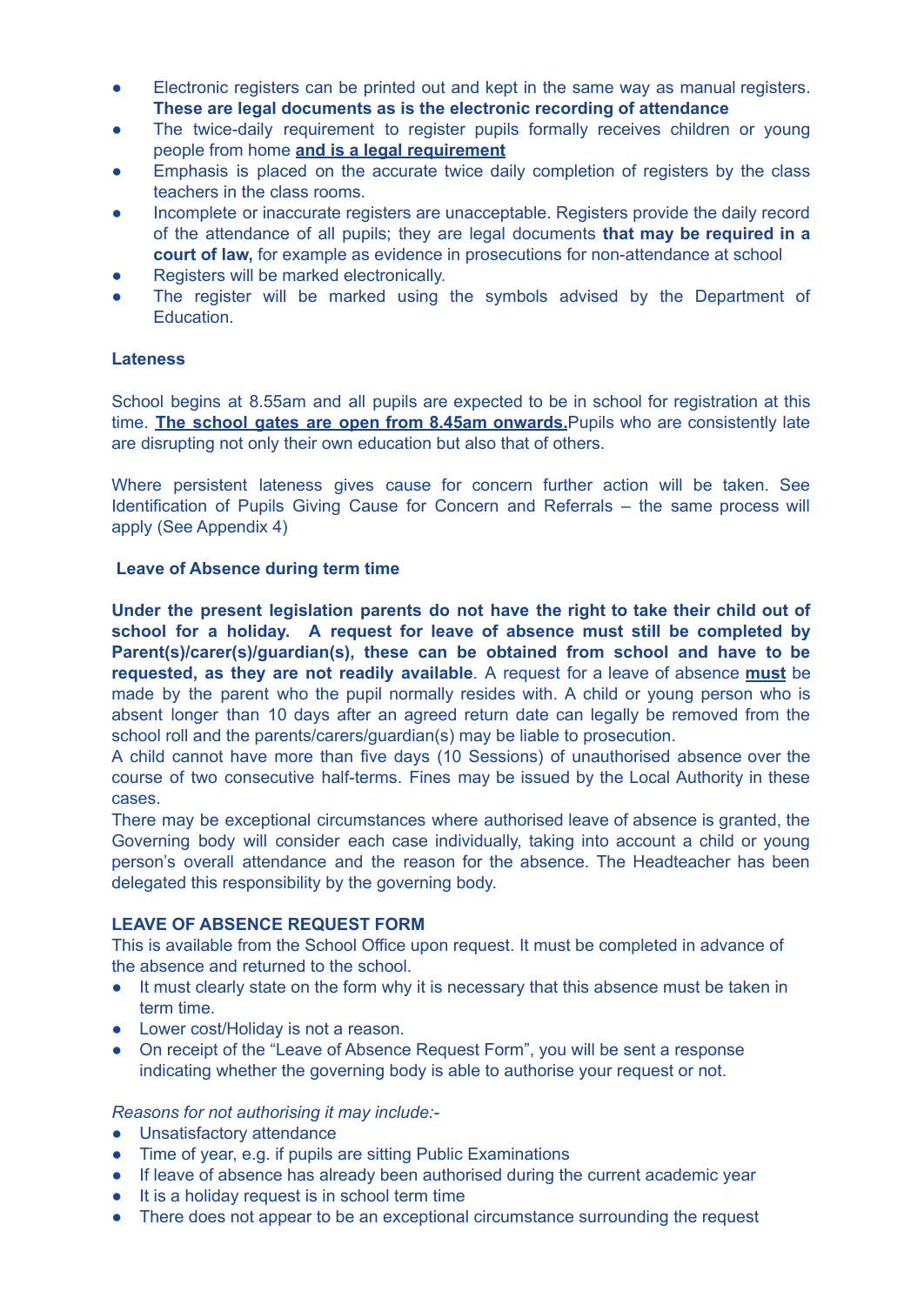**Examples** of exceptional circumstances are seen to be:

- Holidays requested for children whose parents may be in the Police Force/Farming Industry.
- being of unique and significant emotional, educational or spiritual value to the child which outweighs the loss of teaching time.
- when a holiday is recommended as part of a parent or child's rehabilitation from a medical or emotional issue (evidence required)
- The wedding/funeral of an immediate family member or the birth of a sibling
- When a family celebrates their cultural heritage and identity and falls during term time.

While decisions are to be made on a case by case basis, requests will *normally be refused*.

If parents, contrary to what the governors have said, still decide to take their child out of school, then the absence will be coded as **"unauthorised".** This may lead to the school referring the matter to the Local Authority requesting a Fixed Penalty Notice to be issued.

| <b>Penalties for unauthorised absence</b> |                                                                                                                                     |                                                                                                                                        |  |
|-------------------------------------------|-------------------------------------------------------------------------------------------------------------------------------------|----------------------------------------------------------------------------------------------------------------------------------------|--|
| <b>Timeline</b>                           | <b>One child</b>                                                                                                                    | <b>Two Children</b>                                                                                                                    |  |
| Paid within 21 days                       | £60 per parent as per the<br>definition in the education act,<br>section 576                                                        | £60 per child = £120 per parent                                                                                                        |  |
| After 21 days and<br>before 28 days       | £120 per parent                                                                                                                     | £120 per child = £240 per parent                                                                                                       |  |
| After 28 days                             | A summons to appear before the<br>Magistrates' Court on the grounds<br>you have failed to secure your<br>child's regular attendance | A summons to appear before the<br>Magistrates' Court on the<br>grounds you have failed to<br>secure your child's regular<br>attendance |  |

*Fixed Penalty Notices have been introduced as part of the Government's drive to improve attendance.*

These measures are severe but we believe that regular and high attendance is in every pupil's best interests and helps to maximise their achievements and enjoyment of school.

This Policy reflects accurately the current legislation and as a school, we have a duty to point this out to parents/carers/guardians.

Further details and background information can be found at the Cheshire East Council website – [http://www.cheshireeast.gov.uk/education\\_and\\_learning/schools/parents.aspx.](http://www.cheshireeast.gov.uk/education_and_learning/schools/parents.aspx)

## **LEAVING SCHOOL DURING SCHOOL HOURS**

A child will only be permitted to leave school during school hours if permission has been sought and a parent, carer, guardian or designated person collects the child in person. You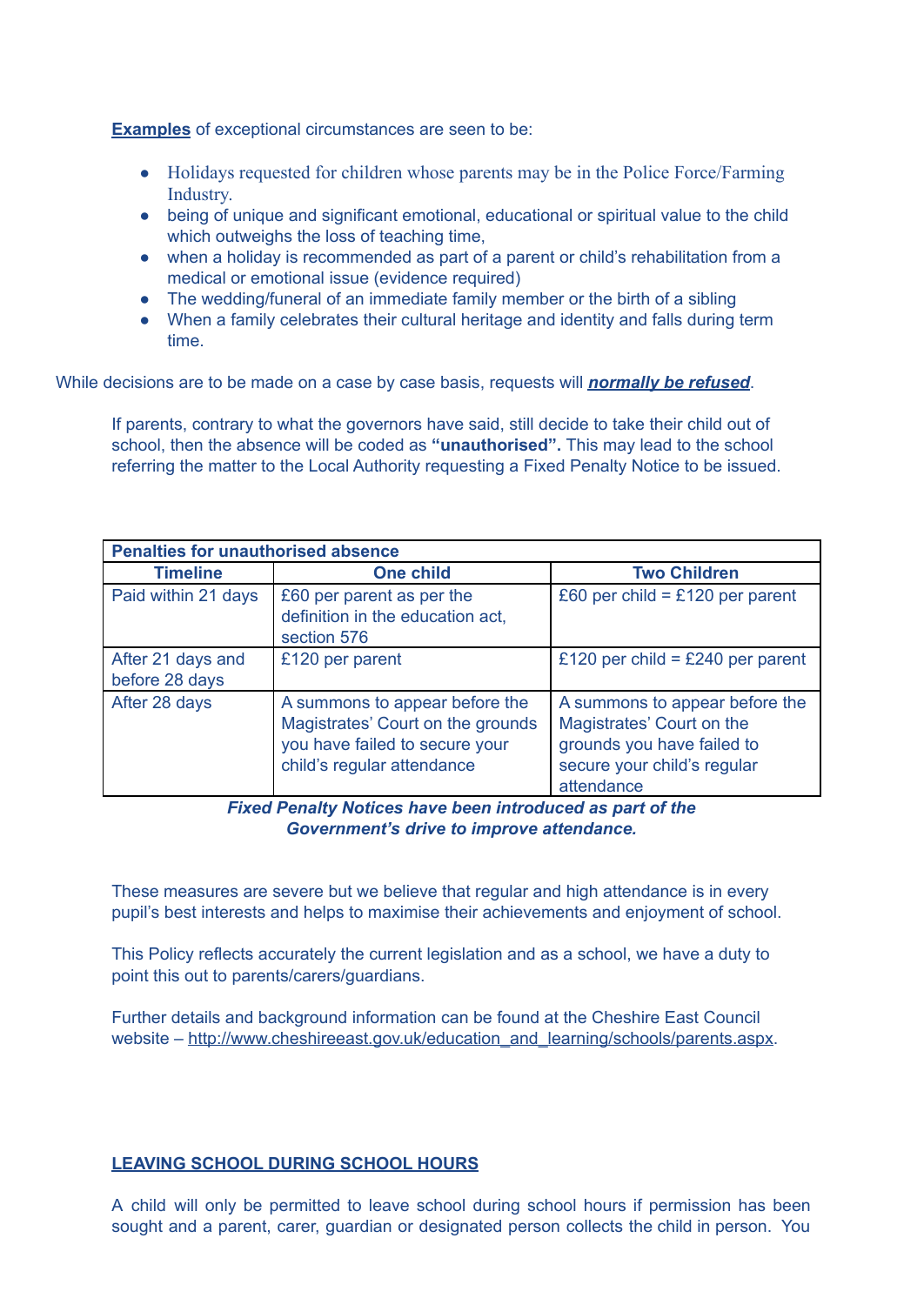will be asked to sign your child in/out of school accordingly for safeguarding and health and safety reasons.

- **● The school aims to have ALL children or young people attending regularly and punctually and parent(s)/carer(s)/guardian(s) need to know that should their child fail to attend in this way then the matter will be referred to the Education Welfare Service.**
- **● Parent(s)/carer(s)/guardian(s) need to be aware that Cheshire East Schools work in co-operation with the Education Welfare Service.**
- **● Parent(s)/carer(s)/guardian(s) need to be aware that Cheshire East Council in conjunction with Schools are operating Fixed Penalty Notices for non-attendance.**

In developing this Attendance Policy we have taken into account the fact that Cheshire East is an ethnically diverse community. The school has incorporated practice, which guards against disadvantaging any sections of the community. Improving the performance of underachieving pupils is a key priority. This aims to improve the attainment of minority pupils across Cheshire East. Schools are aware and take into account the need for all public authorities to re-examine and make changes to their practice in promoting genuine multi-racial partnership.

The school understands the need for on-going communication with parent(s)/carer(s)/guardian(s) and pupils regarding this policy, particularly those new to the school.

## **MONITORING OF ATTENDANCE**

#### **Local Authority Monitoring of Attendance**

There are a range of processes to support Local Authority monitoring of attendance:

- All schools have a statutory obligation to provide information about attendance to the LA and the DfE via the school census returns. This enables national comparisons.
- The development of Electronic Registration means that the Local Authority should be able to access attendance data centrally, and could therefore monitor trends.
- The Education Welfare Service monitors attendance on behalf of the Local Authority through regular meetings with school staff and regular register checks. This focuses particularly on children or young people with long-term absences, regular patterns of absence, the school's monitoring of student attendance at alternative provision such as college placements, return of children or young people after fixed term exclusions, admissions of children or young people for whom a place at the school has been agreed, children or young people cared for by the Local Authority.
- Monitoring of agreed School/Education Welfare Service School Action Plans to ensure priority concerns are effectively addressed. The Education Welfare Officer and school must regularly review the Action Plans jointly.
- Monitoring the use and success of legal action to enforce attendance.
- The Admissions Team has a protocol for referral to the Education Welfare Service of children or young people who, for whatever reason, are without a school place.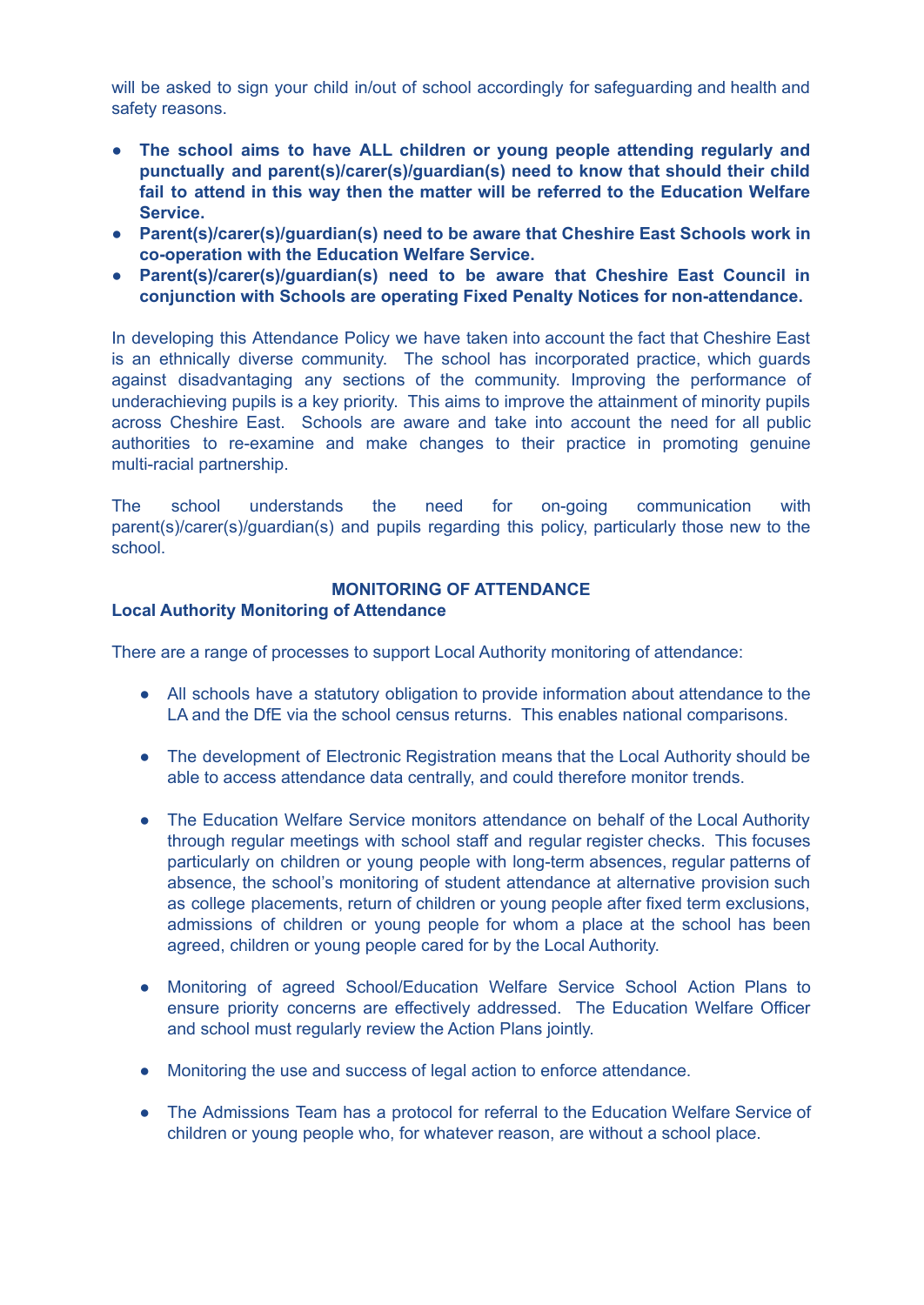## **School Monitoring of Attendance**

Every school must have a designated person responsible for attendance, and establish a routine that ensures that regular monitoring and review take place.

#### **General**

| <b>Frequency</b> | <b>Action</b>                                                                                                                                                                                                                                                                                                     |  |  |
|------------------|-------------------------------------------------------------------------------------------------------------------------------------------------------------------------------------------------------------------------------------------------------------------------------------------------------------------|--|--|
| <b>Daily</b>     | Class teacher has initial responsibility for dealing with concerns.                                                                                                                                                                                                                                               |  |  |
| Weekly           | Action to be taken by the school with regard to children or young<br>people whose absence is causing concern. Discussions with the<br>Education Welfare Officer, who may be asked to intervene in cases<br>where the school has not been able to ascertain reasons for<br>absence, or where other concerns exist. |  |  |

**Specific**

The Quinta Primary allocate overall responsibility for specific tasks to the Headteacher (the deputy in his absence) who works alongside the school's administration officer for attendance.

| <b>Group</b>       | <b>Issues</b>                                                                  |
|--------------------|--------------------------------------------------------------------------------|
| <b>Year Group</b>  | Compare figures with those for other cohorts within the school<br>$\bullet$    |
|                    | Consider attendance pattern over the year.                                     |
| <b>Class Group</b> | Compare group with others in the same year group<br>$\bullet$                  |
|                    | Consider if registration guidelines are being correctly applied                |
|                    | Consider the class teacher effect                                              |
| <b>Individuals</b> | Look for broken weeks – five separate one-day absences are more<br>$\bullet$   |
|                    | significant than a week's absence                                              |
|                    | Look for same day absence each week<br>$\bullet$                               |
|                    | Check reasons for absence                                                      |
|                    | Check absence notes                                                            |
|                    | Closely monitor vulnerable/"at risk" children or young people<br>$\bullet$     |
|                    | Reward good/improved attendance<br>$\bullet$                                   |
|                    | Report to Education Welfare Officer long-term absentees/those for<br>$\bullet$ |
|                    | whom no reason for absence has been received.                                  |

## **School Monitoring of Lateness**

The major principles of any late monitoring system are:

- it should ensure everyone in school is recorded in case of fire
- it should not allow children or young people to come into school undetected especially if some form of same day contact is being made with absentees.

# **The School's signing in system:**

- enables the school office to keep a record and monitor punctuality
- makes it difficult for a student to enter a classroom late without staff acknowledgement
- ensures all teachers are consistently and correctly coding registers.

**Every Minute Counts**

**Lateness = Lost Learning**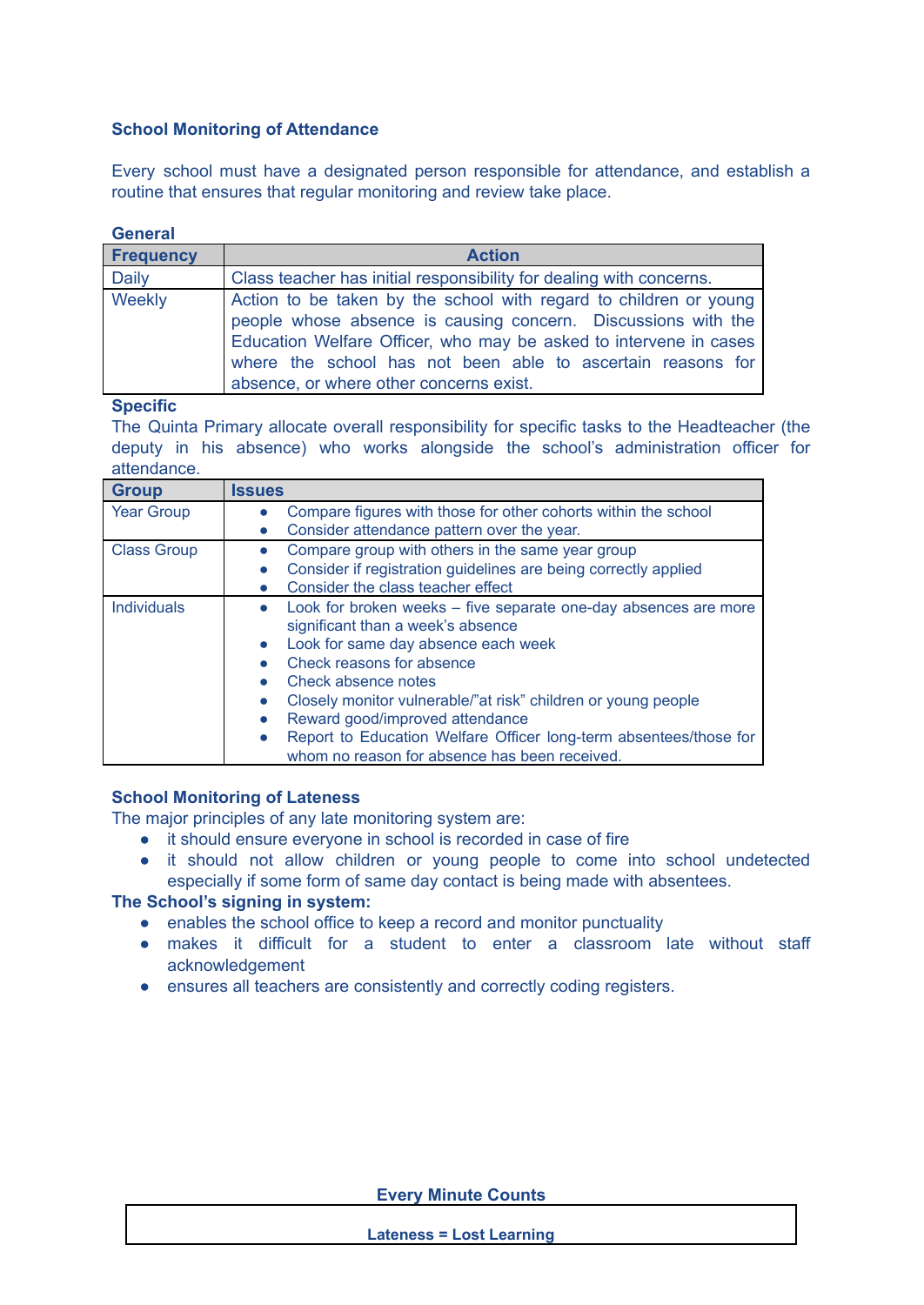| (Figures below are calculated over a school year) |                |  |
|---------------------------------------------------|----------------|--|
| 5 minutes late each day                           | 3 days lost!   |  |
| 10 minutes late each day                          | 6.5 days lost! |  |
| 15 minutes late each day                          | 10 days lost!  |  |
| 20 minutes late each day                          | 13 days lost!  |  |
| 30 minutes late each day                          | 19 days lost!  |  |

Appendix 1

Dear Parent,

Your child's attendance record over the last four weeks is a cause for concern./ Your child's attendance record is a cause for concern the school records show that to date their attendance is ……..

Regular attendance at school is vital if children or young people are to make good progress and to benefit from the opportunities that school offers.

We will continue to monitor attendance, and hope to see an improvement (in the coming month). If there are particular problems, which we might help with, or if the school nurse could be of any assistance, please do not hesitate to contact either your child's class teacher or myself.

Yours sincerely

Mr W Sharpe **Headteacher**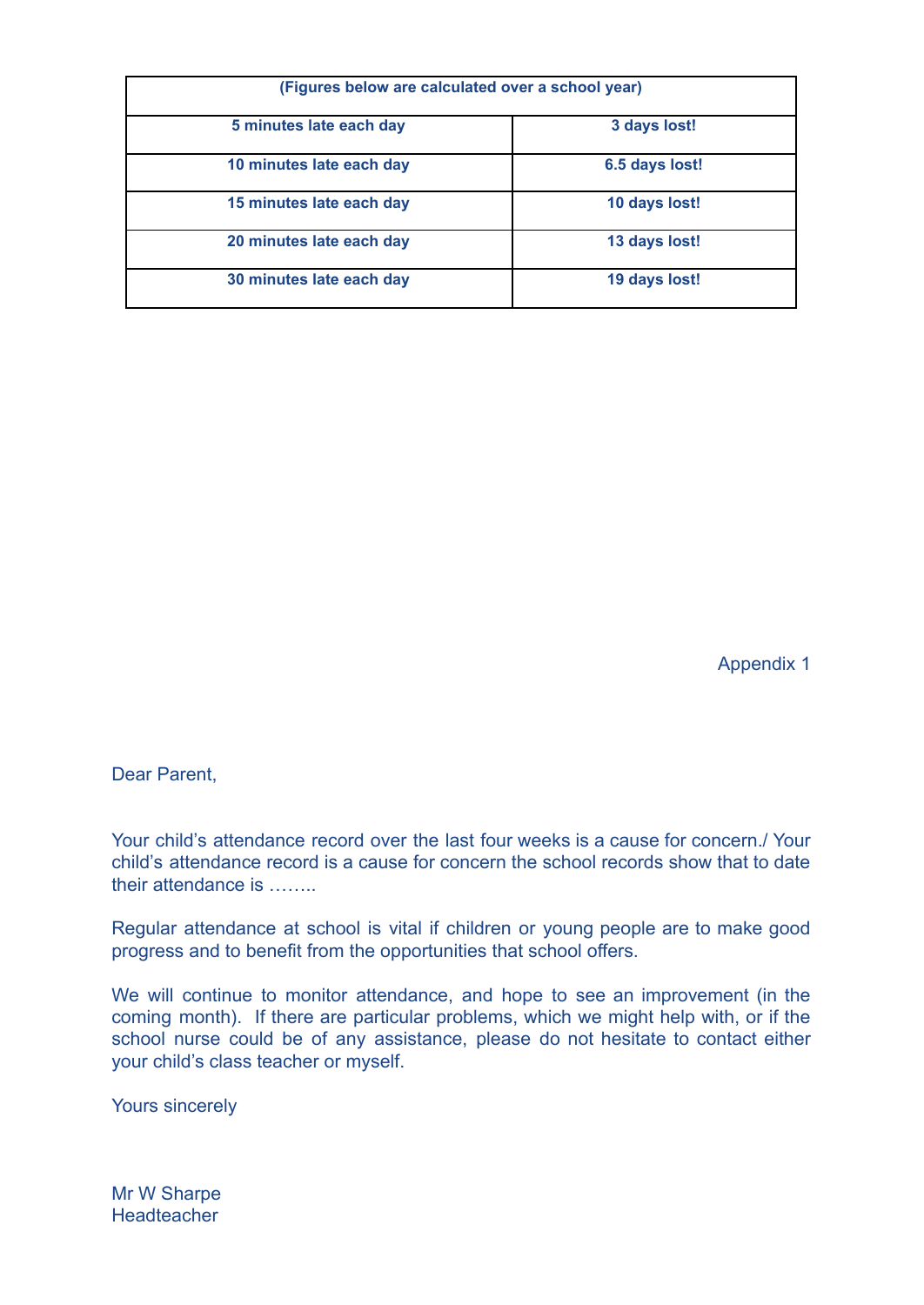Cc Attendance Registration Certificate

Appendix 1

Dear Parent,

During our monitoring of attendance this term ………. attendance is showing a cause for concern. The school records show that to date her attendance is ………. The aim is for all children to have at least 95% attendance.

Regular attendance at school is vital if children or young people are to make good progress and to benefit from the opportunities that school offers.

We will continue to monitor attendance, and hope to see an improvement in the coming month. If there are particular problems, which we might help with, or if the school nurse could be of any assistance, please do not hesitate to contact either your child's class teacher or myself.

Yours sincerely,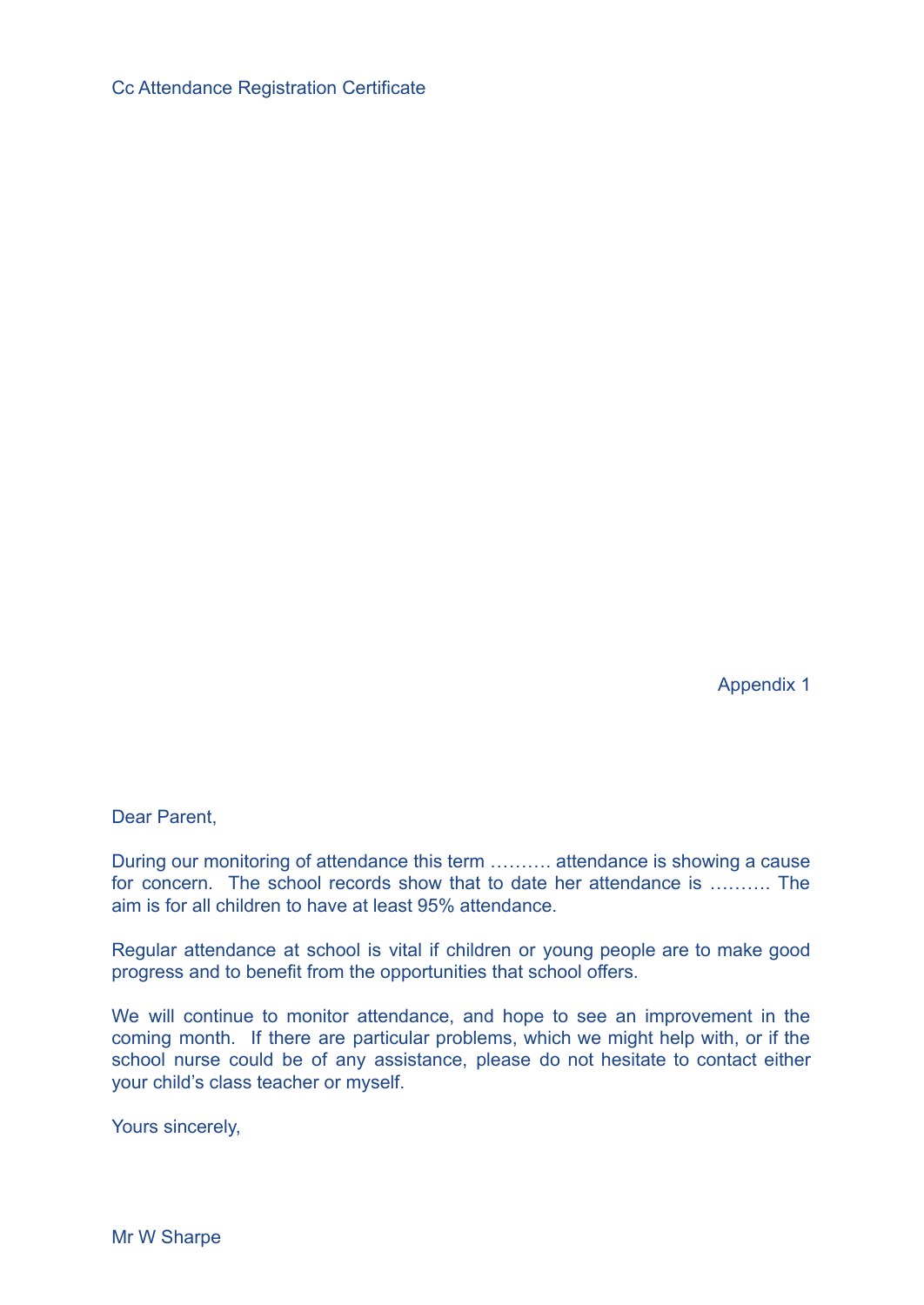## **Headteacher**

Cc Attendance Registration Certificate

Appendix 2

Dear Parent,

Your child/children's attendance is showing a cause for concern again. The school records show that to date ………… attendance is ………. As I have previously explained, the aim is for all children to have at least 95% attendance.

Regular attendance at school is vital if children or young people are to make good progress and to benefit from the opportunities that school offers.

If there are particular problems, which we might help with, or if the school nurse could be of any assistance, please do not hesitate to contact either your child's class teacher or myself to arrange a suitable appointment for you to come into school.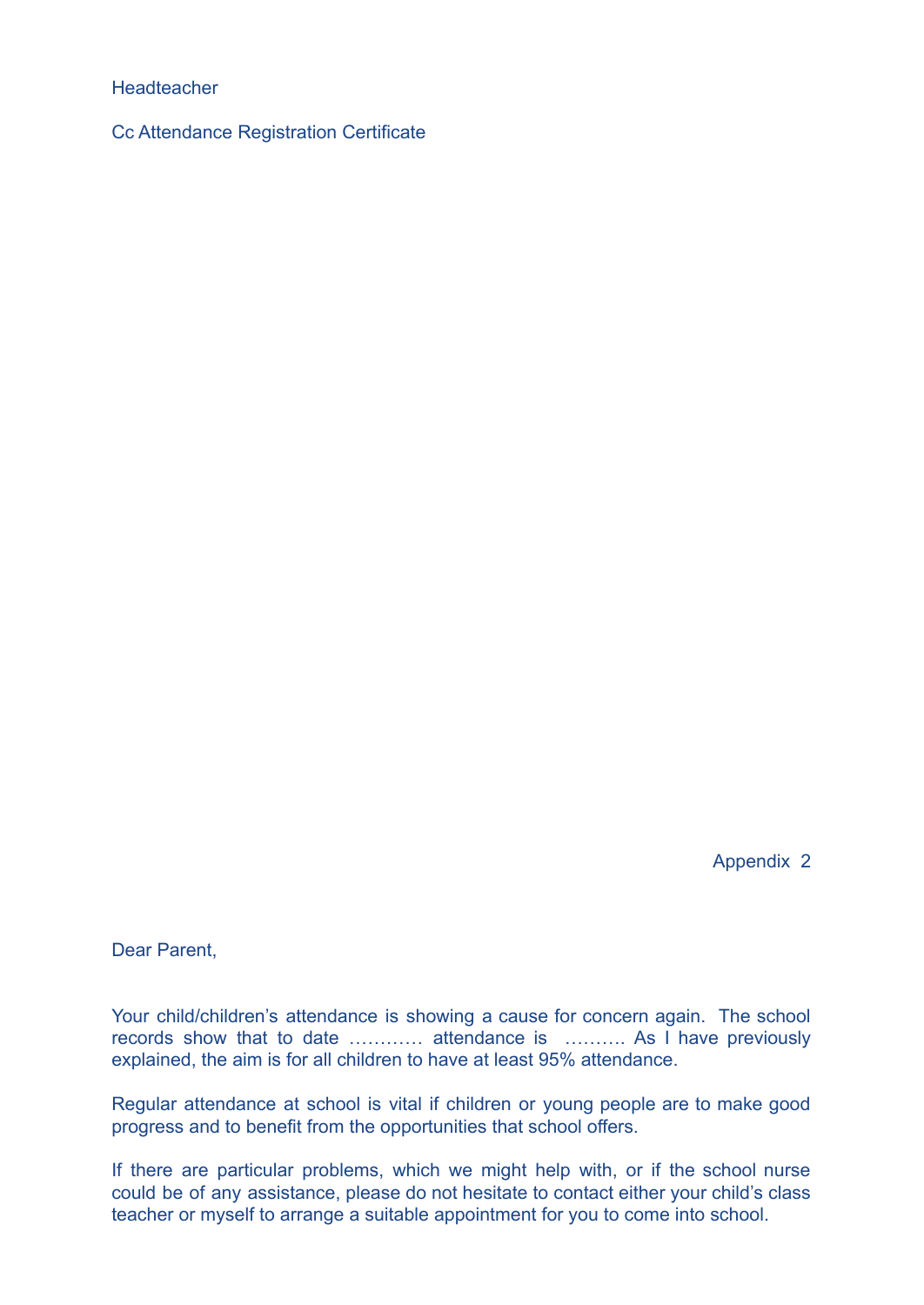Mr W Sharpe **Headteacher** 

Cc Attendance Registration Certificate/s

Appendix 3

Dear Parent,

Further to my recent letter, continued monitoring shows that there has not been sufficient improvement in your child/children's attendance.

Unfortunately due to this, I will have to refer the matter to the Education Welfare Officer Cheryl Madden.

As I have previously explained, the aim is for all children to have at least 95% attendance.

It is important that your child attends school regularly in order to make good progress and to benefit from the opportunities that school offers.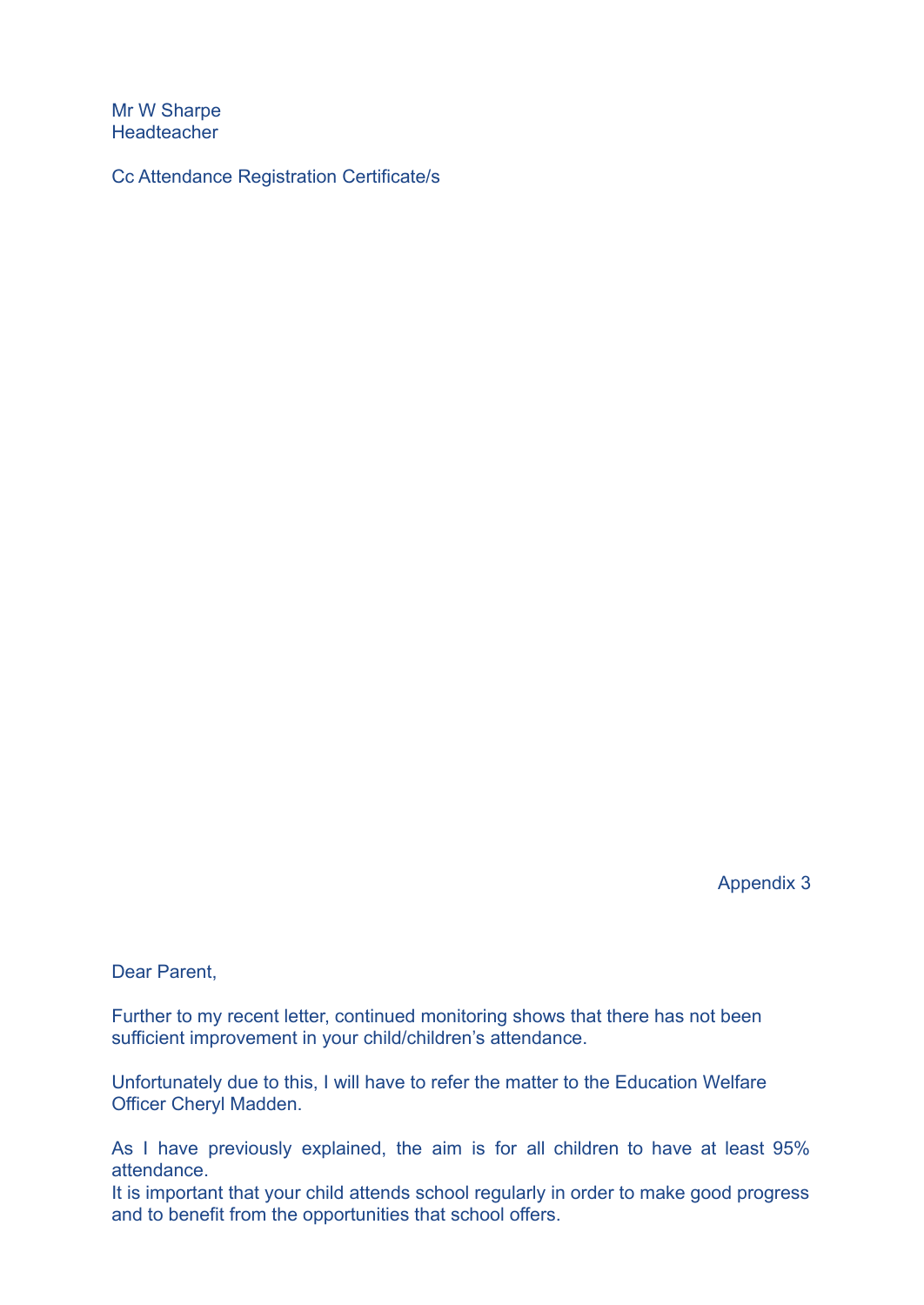It is also your legal duty to ensure your child's regular attendance at school and failure to this could result in legal action being taken against you.

Yours sincerely,

Mr W Sharpe **Headteacher** 

Cc Attendance Registration Certificate/s

Appendix 4

**Child's Name** \_\_\_\_\_\_\_\_\_\_\_\_\_\_\_\_\_\_\_\_\_\_\_\_\_\_\_\_\_\_ Class \_\_\_\_\_\_\_\_\_\_\_\_\_\_

Dear Parent,

Your child's punctuality is currently giving cause for concern.

Late arrivals at school result in children or young people missing the beginning of lessons and disturbing the rest of the class when they arrive. All children or young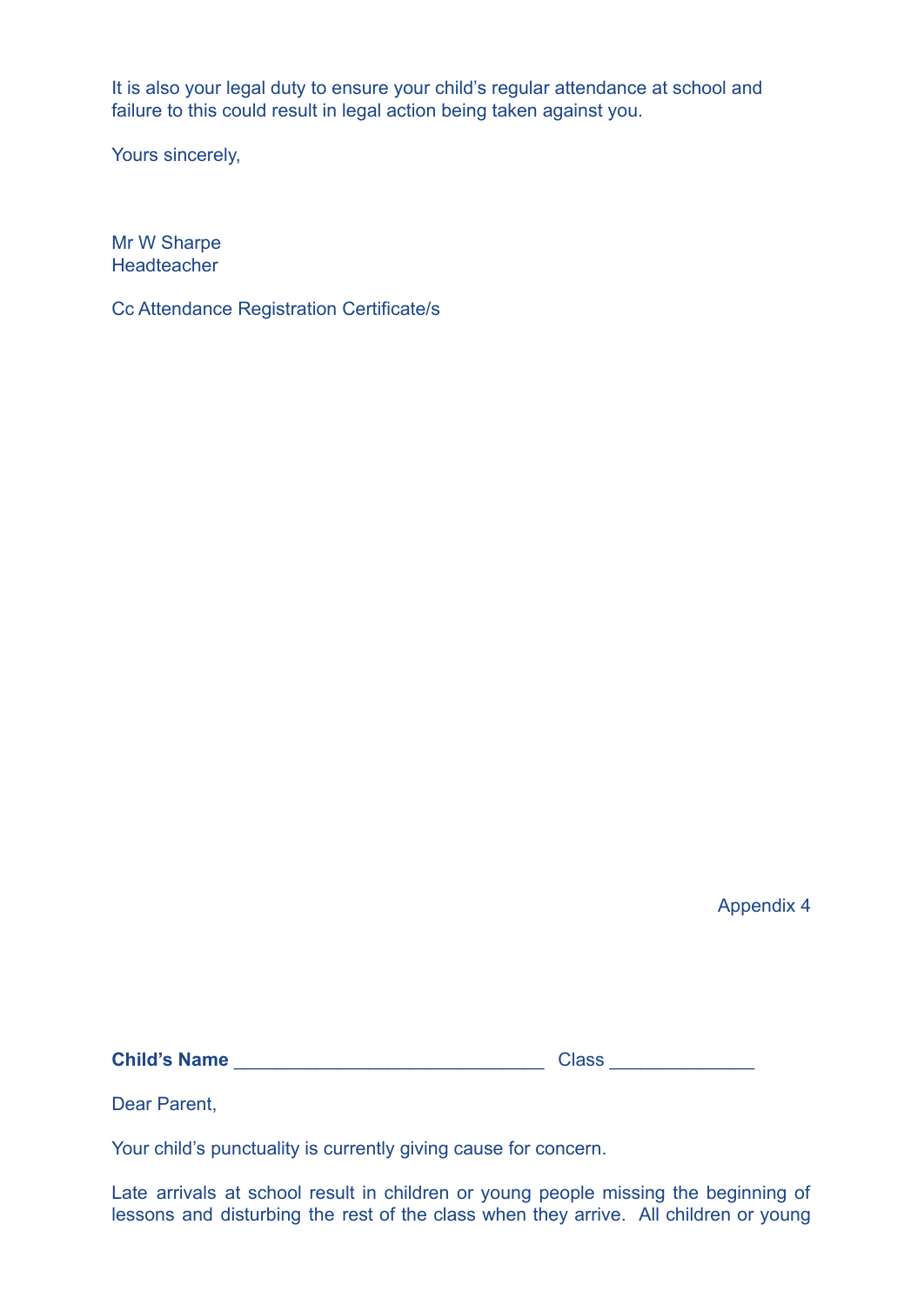people are expected to arrive in school between (time) and (time) every day. Please make sure that your child arrives at the correct time.

We will continue to monitor punctuality, and hope to see an immediate and sustained improvement. If there are particular problems, which we might help with, please do not hesitate to contact either your child's teacher or myself.

Yours sincerely,

Mr W Sharpe Headteacher

Cc Attendance Registration certificate/s

Appendix 5

# **Education Welfare Service**

## **FIXED PENALTY NOTICE REQUEST**

# **For Unauthorised Leave of Absence**

| <b>Registered pupil at:</b> |  |
|-----------------------------|--|
|                             |  |

#### **Pupil Details:**

| Name:    |            |
|----------|------------|
|          |            |
| Address: |            |
|          |            |
|          |            |
|          |            |
|          |            |
|          | .          |
|          | .Postcode: |
|          |            |

**Parent/Carer (please delete one)**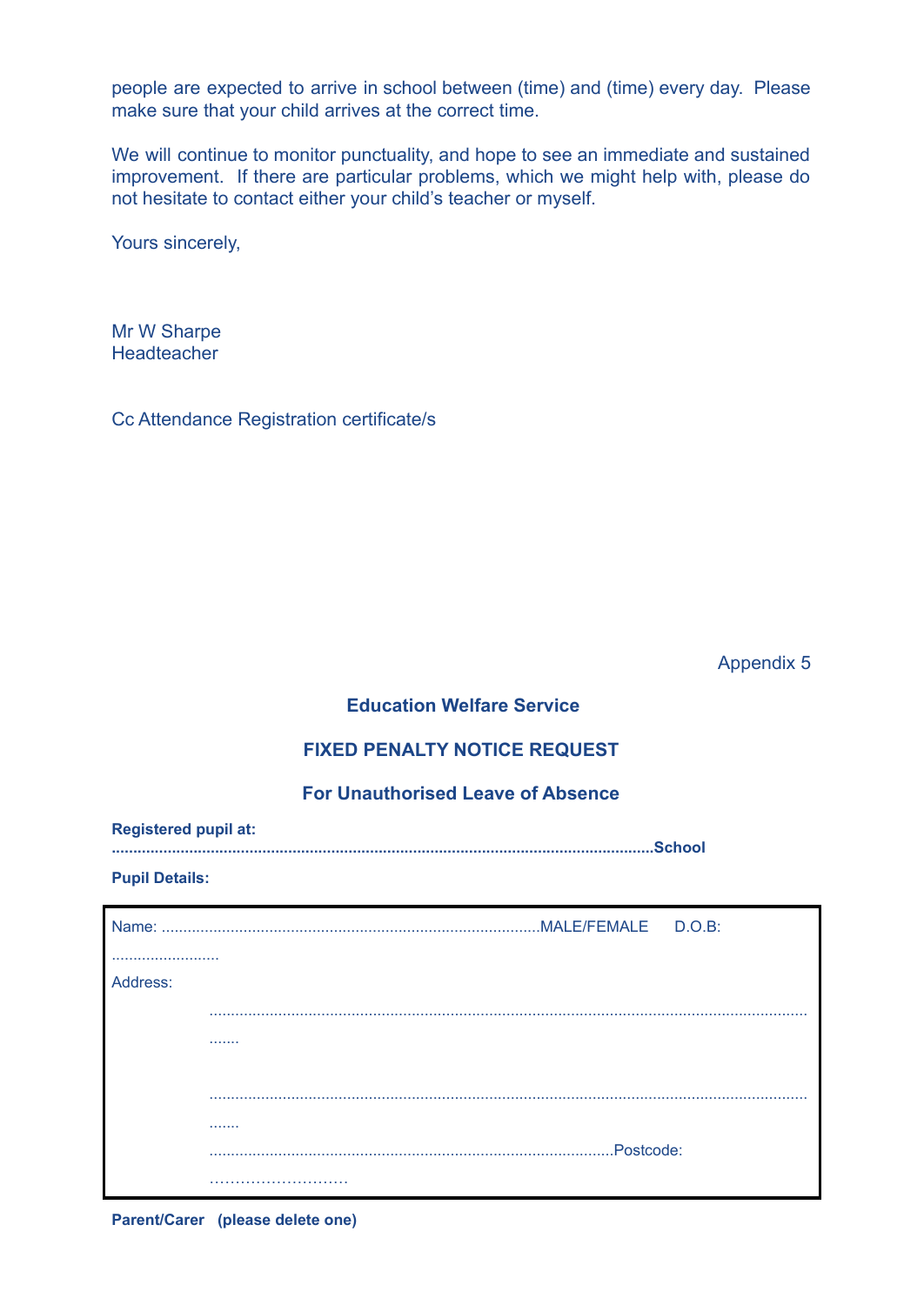| Name:                              |
|------------------------------------|
| Address (if different from above): |
|                                    |
|                                    |
| .                                  |
|                                    |
|                                    |
| Name:                              |
| Address (if different from above): |
|                                    |
|                                    |
| .                                  |
|                                    |
|                                    |
|                                    |
|                                    |

#### **Dates of Absence**

| The above named pupil was absent from school on the following dates:                                                                   |  |  |  |
|----------------------------------------------------------------------------------------------------------------------------------------|--|--|--|
|                                                                                                                                        |  |  |  |
|                                                                                                                                        |  |  |  |
|                                                                                                                                        |  |  |  |
| and this absence is recorded in the school register as unauthorised. (Please attach a registration<br>certificate showing the period.) |  |  |  |

## **Declaration**

I am the Head Teacher/Acting Head Teacher of the School named. I certify that this leave of absence request has been considered in line with the School Attendance Policy. To the best of my knowledge there are no exceptional circumstances.

Did parents request authorisation prior to leave of absence?

Yes / No.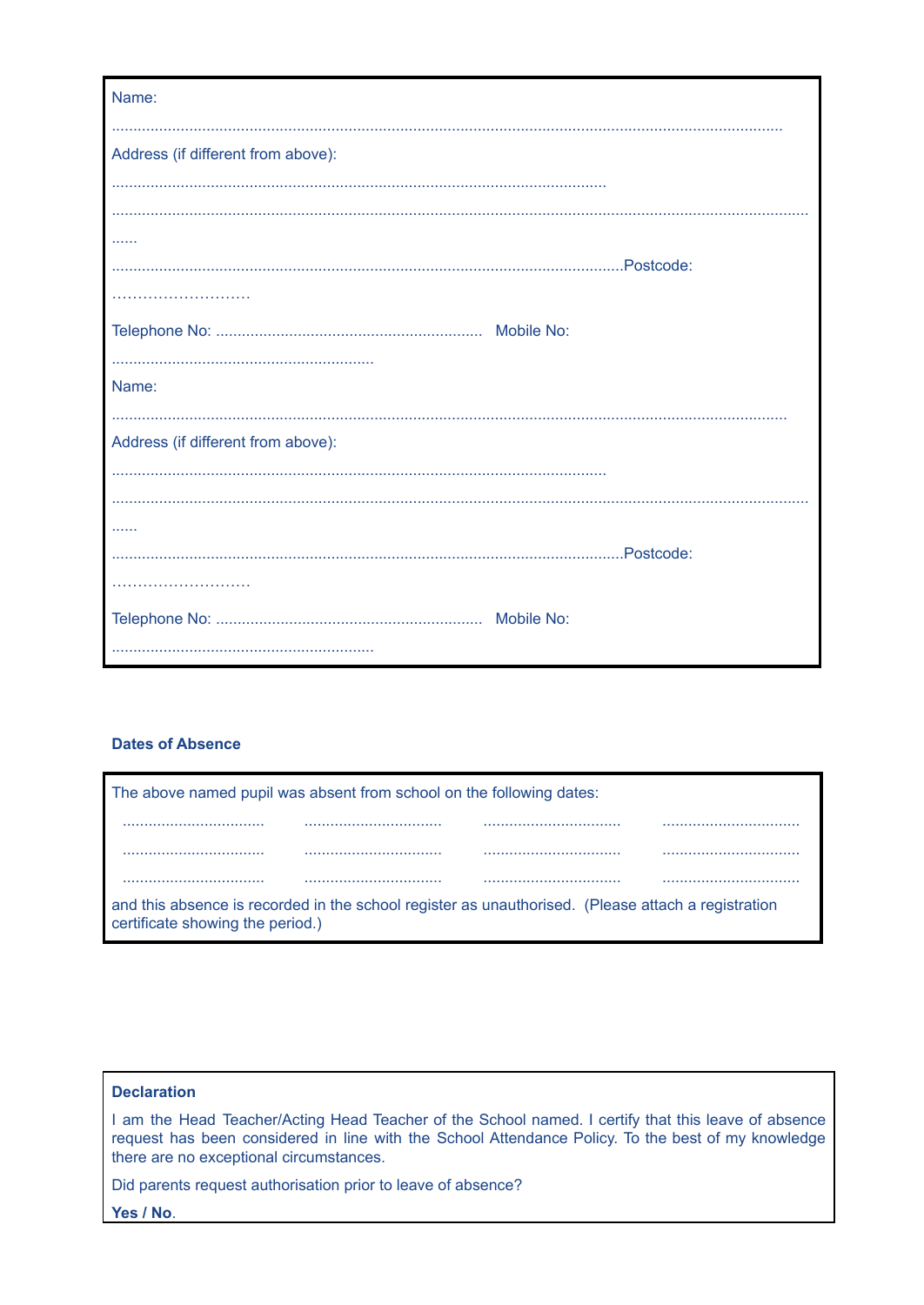Did school respond in writing declining application? **Yes / No PLEASE ATTACH COPIES OF ALL PAPERWORK**. ● Copy of newsletter detailing FPN information and charges ● Copy of leave of absence application • Copy of letter declining application ● Pupil attendance certificate Name: ………………………………………………….. Signature ....................................................Date: ..............................

Please send this form fully completed to :

FPN Administrator, Education Welfare Services, Cheshire East Council, Floor 2, Delamere House, c/o Municipal Buildings, Earle Street, Crewe CW1 2BJ

#### **Appendix 6 - Changes relating to COVID -19**

Attendance During the Coronavirus (COVID-19) Pandemic All pupils are required to attend school. As such, the arrangements set out in the main body of this policy (above) will be adhered to. This appendix has been developed in line with the latest government guidance to set out the additional measures that have been put in place to support pupils' attendance at school.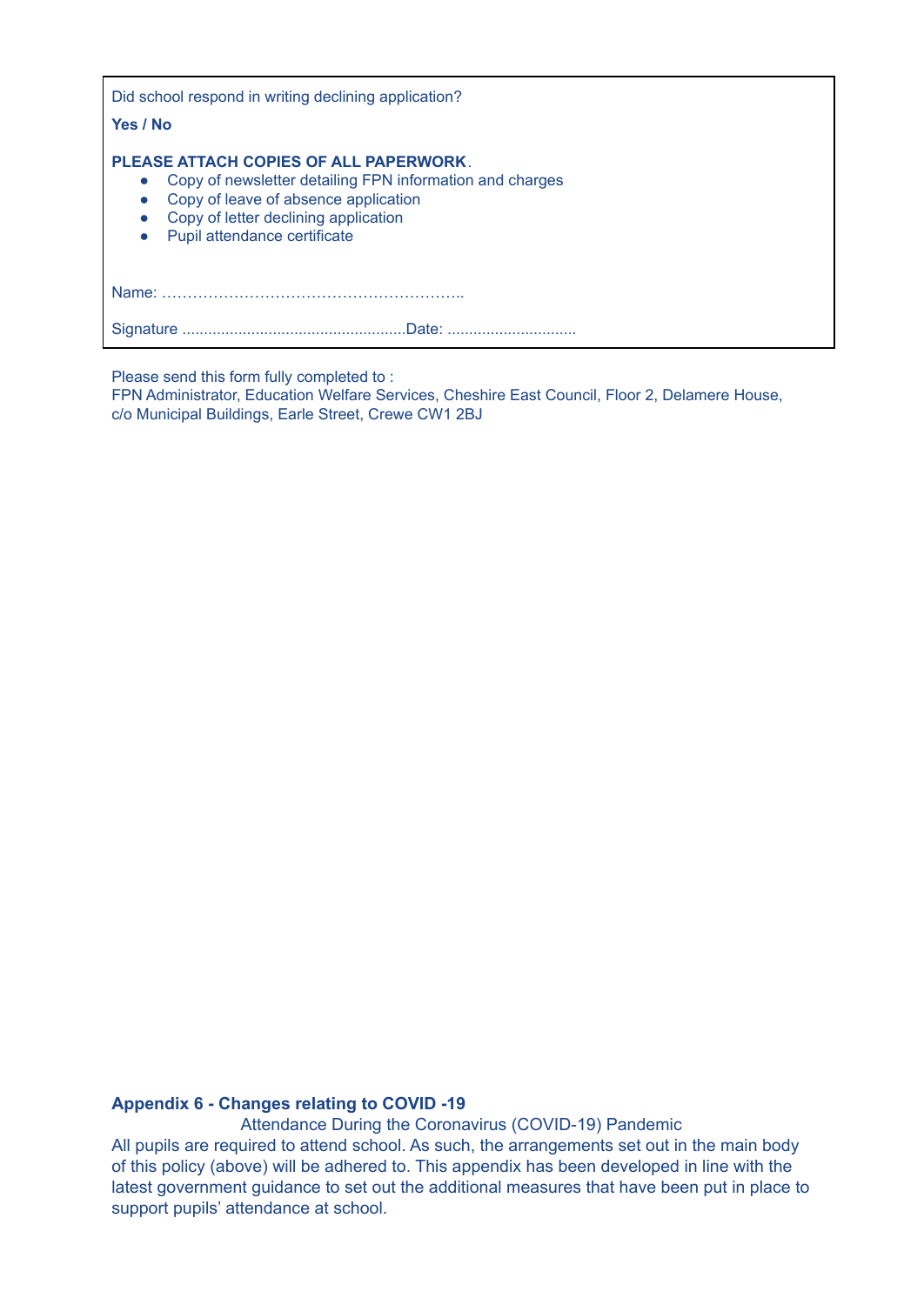The school will have due regard for the DfE's 'Recording attendance during the coronavirus (COVID-19) outbreak' guidance when recording attendance during the pandemic.

## **Attendance expectations**

Attendance is mandatory for all pupils. This means the usual rules on school attendance (as set out in the main body of this policy) apply, including:

Parents' duty to ensure that their child attends school regularly.

The school's responsibility to record attendance and follow up absence, in line with the procedures in the main body of this policy.

The availability to issue sanctions, including fixed penalty notices in line with the LA's code of conduct.

The school will ensure pupils do not attend the school site where they are displaying symptoms of, or have tested positive for, coronavirus, or are quarantining following travel abroad, or are in a household, childcare or support bubble with an individual who is displaying symptoms of, or has tested positive for, coronavirus.

#### **Shielding or self-isolating pupils**

The school will stay up-to-date with all relevant national and local public health advice regarding shielding and self-isolation, communicating any relevant changes to all stakeholders.

Absences relating to pupils following clinical and/or public health advice will not be penalised. Where a pupil is unable to attend school because they are complying with clinical and/or public health advice, they will be immediately offered access to remote learning, in line with the Pupil Remote Learning Policy.

Absences due to shielding or self-isolation will be recorded with Code X. The school will request a copy of a shielding pupil's medical letter to confirm their status where necessary. The school will follow the measures set out in the Infection Control Policy in all circumstances where self-isolation is required.

Where a vulnerable pupil is required to self-isolate, the school will notify their social worker (if they have one), ensure a method of maintaining contact with the pupil, and ensure the pupil has access to remote education.

#### **Reluctance to return to school**

The school will remind parents of their legal duty to ensure their child attends school, and parents will be advised to contact the school if they have concerns about their child returning to school.

If a parent raises a concern, a relevant staff member will hold a discussion with the parent to discuss their concerns and provide reassurance on the measures that are in place to reduce risk in the school.

#### **Monitoring attendance**

The attendance officer will monitor the school's attendance rates once the school is open to all pupils in September. Any trends in non-attendance will be identified (e.g. due to anxiety) and measures will be put in place to reengage affected pupils with the school.

The school will place particular emphasis on supporting the attendance and re-engagement of vulnerable pupils, pupils at risk of PA, and pupils who have not engaged regularly with school during the coronavirus pandemic.

An agreed member of the SLT will complete the 'Educational setting status form' on a daily basis, based on the information on the attendance register.

The school will use the DfE's list of sub-codes in the management information system (Arbor) to record non-attendance related to coronavirus. These are:

Code X01: Non-compulsory school age pupil not required to be in school

Code X02: Pupil self-isolating with coronavirus symptoms

Code X03: Pupil self-isolating due to potential contact with a confirmed case of coronavirus inside the school setting